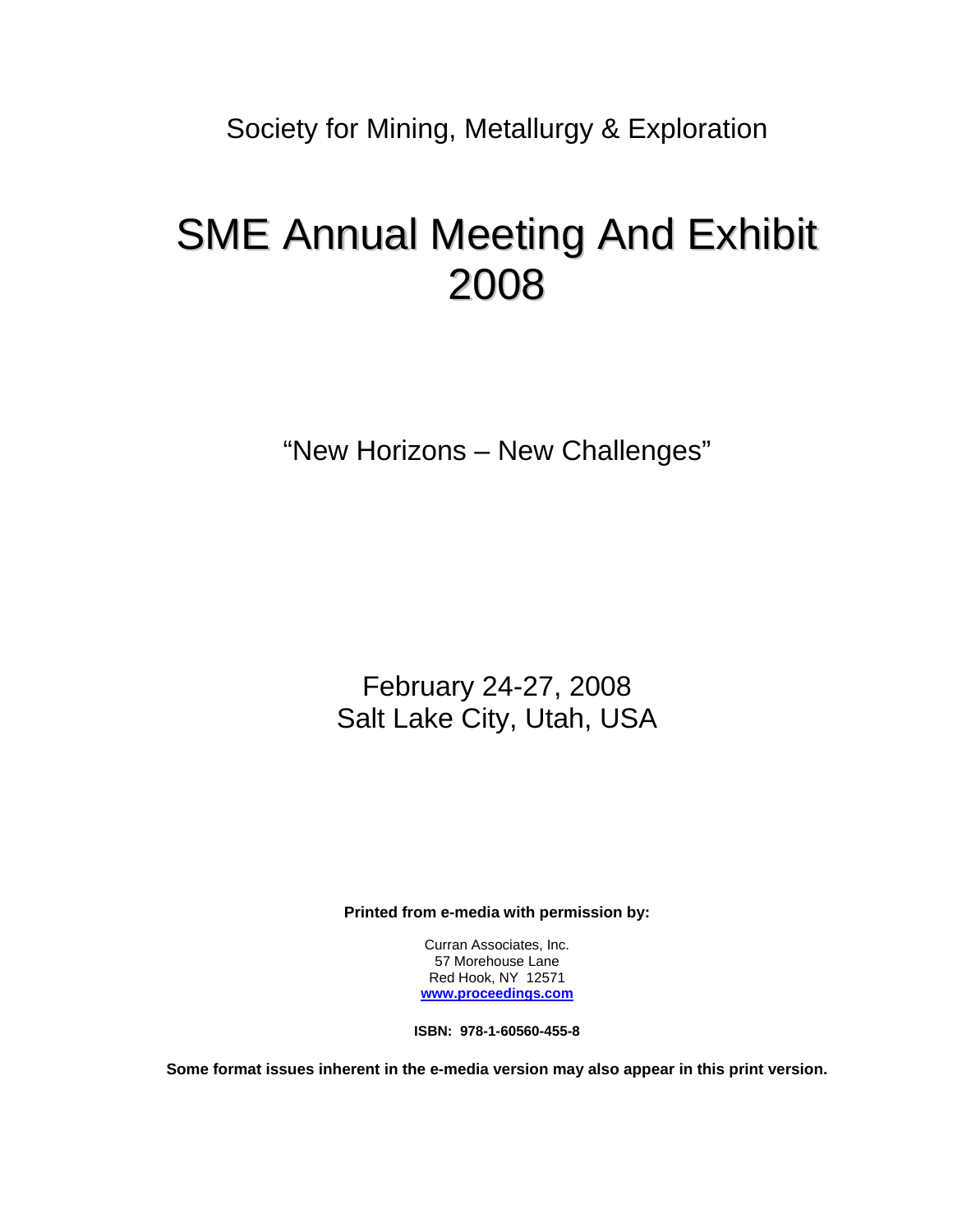Copyright (2008) by the Society for Mining, Metallurgy & Exploration

All rights reserved.

For permission requests, please contact the Society for Mining, Metallurgy & Exploration at the address below.

Society for Mining, Metallurgy & Exploration 8307 Shaffer Parkway Littleton, Colorado 80127

Phone: 303-973-9550 Fax: 303-973-3845

smenet.org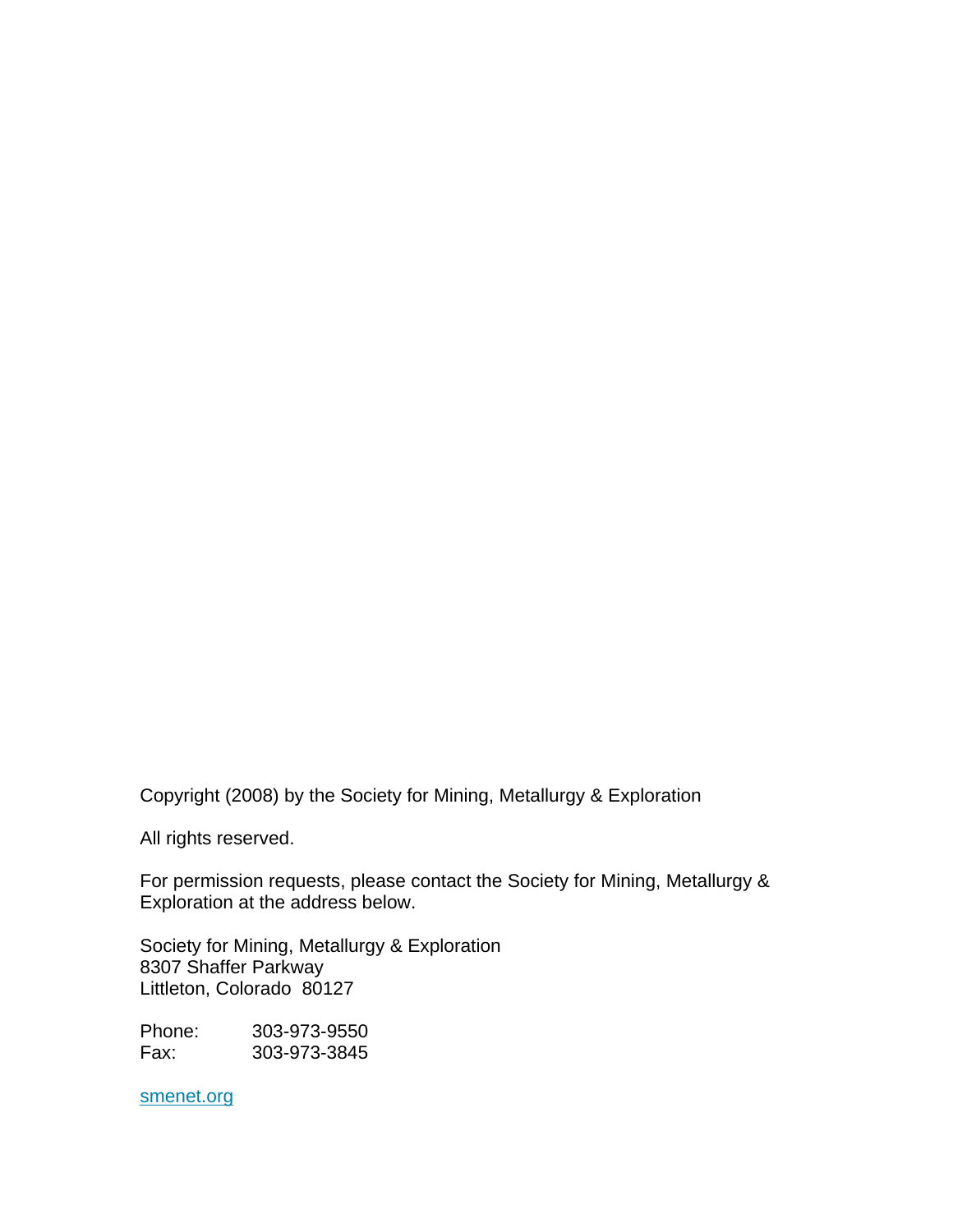Society for Mining, Metallurgy & Exploration

SME Annual Meeting and Exhibit 2008

## **TABLE OF CONTENTS**

| Integrating Hydro-Fracturing Technology and Geophysics Into 3-D Mapping and<br>Extraction of Metals in Heap Leaching; Hydro-Jex and High Resolution Resistivity™  1<br>T. Seal. J. B. Fink |
|--------------------------------------------------------------------------------------------------------------------------------------------------------------------------------------------|
| Mining Haul Truck Cab Noise: an Evaluation of Three Acoustical Environments 6<br>S. B. Bealko                                                                                              |
| X. Chen. A. W. Pruett                                                                                                                                                                      |
| Development of a Transponder-Based Tracer System for Evaluating Dense<br>C. Barbee, C. Wood, G. Luttrell                                                                                   |
| C.R. Copeland, S. K. Kawatra                                                                                                                                                               |
| Laboratory and Field Evaluation of Dust Collector Bags for Reducing Dust<br>J. M. Listak, T. W. Beck                                                                                       |
| Building Human Resources Through Systematically Designed Instruction  39<br>R. E. Mcivor                                                                                                   |
| An Innovative Rotary Triboelectrostatic Separator for Fly Ash Purification  44<br>D. Tao, M. Fan, X. Jiang                                                                                 |
| Analysis of Seismic Signatures from Gas and Dust Based Explosions at the Lake<br>M. M. Murphy, A. T. lannacchione, E. C. Westman, M. C. Chapman                                            |
| Reservoir Modeling-Based Prediction and Optimization of Ventilation<br>Requirements During Development Mining in Underground Coal Mines 56<br>C. Ö. Karacan, S. J. Schatzel                |
| Optimisation of Single-Layer Cover Made of Desulphurized Tailings: Application<br>I. Demers, B. Bussière, M. Benzaazoua, M. Mbonimpa, A. Blier                                             |
| Field Testing of the High Resolution Target Movement Monitor for Convergence<br>T. H. Jones, D. B. Apel, S. E. Watkins, R. H. Moss                                                         |
| Summary of Niosh Research Completed on Dust Control Methods for Surface<br>W. R. Reed, J. M. Listak, S. J. Page, J. A. Organiscak                                                          |
| M. I. Al-Wakeel                                                                                                                                                                            |
| Refractory Copper Ore from Nchanga, Zambia: A Materials Characterization Study  100<br>O. N. Sikazwe, A. M. Hagni, R. D. Hagni                                                             |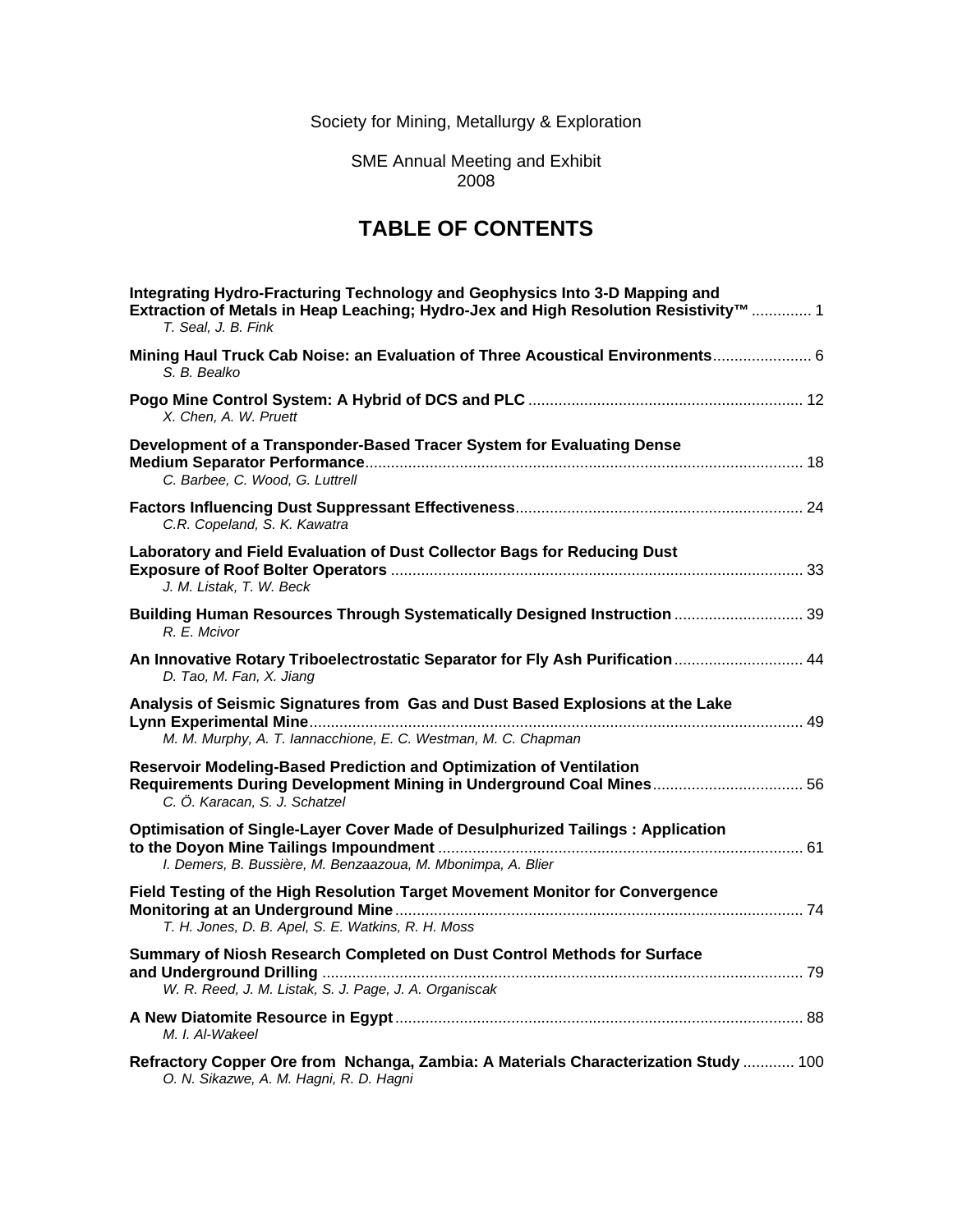| C. A. Rowland, Jr., R. E. Mcivor                                                                                                                |  |
|-------------------------------------------------------------------------------------------------------------------------------------------------|--|
| G. M. Molinda, C. Mark, D. M. Pappas, T. M. Klemetti                                                                                            |  |
| A Snapshot of Noise and Worker Exposures in Sand & Gravel Operations  117<br>E.R. Bauer, E.R. Spencer                                           |  |
| H. Maleki, C. Pollastro                                                                                                                         |  |
| Long-Term Changes in Selected Spoil Characteristics on Reforested Surface-<br>P. Conrad, R. Sweigard, V. Badaker, K. Hunt, D. Graves, C. Barton |  |
| Mill Feed: by 8 m Ore Block Assay, or by 8 cm Rock Sensing? Sorting<br>G. Van Weert, M. Kowalczyk                                               |  |
| Linear Behavior of Rock Joints in Uniaxial Joint Compression Tests 144<br>D. Nutakor, J. Daemen                                                 |  |
| E. Barnard, S. De Kock                                                                                                                          |  |
| The Debate Over the Impact of Mining on the Environment and Sustainability in<br>G. A. Campbell, C. L. Walck                                    |  |
| S. Slottee, J. Johnson                                                                                                                          |  |
| Improving Energy Efficiency in Copper Heap Leaching with the Use of Binders  164<br>K. A. Lewandowski, S. K. Kawatra                            |  |
| The Effect of Particle Shape on the Filtration Rate in an Industrial Iron Ore<br>J. J. Carlson, T. C. Eisele, S. K. Kawatra                     |  |
| A. D. Davis, W. M. Roggenthen, L. D. Stetler, Z. J. Hladysz, C. S. Johnson                                                                      |  |
| Grindability Study of Steelmaking Slag for Size-By-Size Recovery of Free Metal 177<br><b>Charles H Rawlins</b>                                  |  |
| <b>Cyclonic Separation Mechanism of Cyclonic Static Micro-Bubble Column</b><br>X. Zhou, J. Liu, C. Zhao, X. Li, Y. Wang                         |  |
| <b>Michael Brittan</b>                                                                                                                          |  |
| Direct Measurement of Particle-Bubble Interaction Forces Using Atomic Force<br>S. Assemi, A. V. Nguyen, J. D. Miller                            |  |
| An Assessment of Engineering Noise Controls at a Talc Processing Plant  200<br>E. R. Spencer, E. Reeves                                         |  |
| Pumpable Roof Supports: An Evolution in Longwall Roof Support Technology 208<br>T. M. Barczak, S. C. Tadolini                                   |  |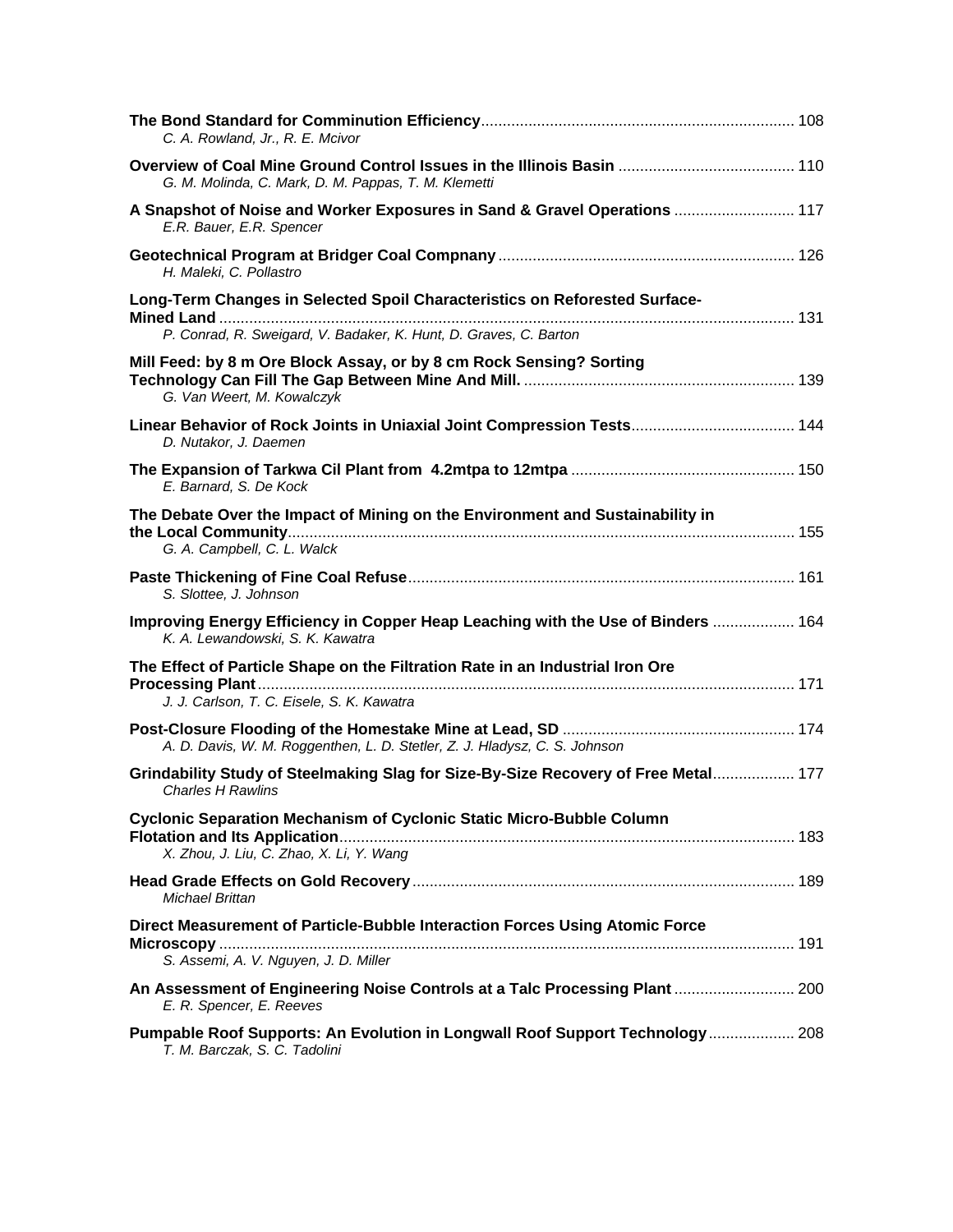| Hilti Powder Actuated Tool Technology and Applications in Us Underground<br>J. Pinkley, C. Huff, H. Whittam                                  |  |
|----------------------------------------------------------------------------------------------------------------------------------------------|--|
| C. T. Agouridis, R. C. Warner, C. D. Barton, D. A. Bidelspach, G. D. Jennings, R. Osborne,<br>J. W. Marchant                                 |  |
| M. Ahrens                                                                                                                                    |  |
| Expansion and Modernization of an Iron Ore Pelletizing Plant in Northern Sweden  239<br>M. Ahrens                                            |  |
| Novel Passive Technology for Entrained Air Measurement in Pipes and Gas<br>C. O'keefe, R. Maron, P. Rothman, J. Poplawski                    |  |
| M. L. Harris, M. J. Sapko, K. L. Cashdollar, H. C. Verakis                                                                                   |  |
| H. Do, I. Sherrell, R.-H. Yoon                                                                                                               |  |
| An Application of the Topsis Method to Solve Hydraulic Excavator Selection<br>Mahmut Yavuz                                                   |  |
| Simulation of Spontaneous Heating in Longwall Gob Area with a Bleederless<br>A. C. Smith, L. Yuan                                            |  |
| Clay Binders for Enhanced Potash Mineral Beneficiation Using Froth Flotation 272<br>D. Tao, X. Zhou, C. Zhao, M. Aron, J. Wright             |  |
| Application of Passive Sonar Technology to Minerals Processing Flow<br>C. O'keefe, R. Maron, P. Rothman, J. Poplawski                        |  |
| Simulation Assisted Performance Improvements in Iron Ore Processing Plants 285<br>S. Ersayin, W.M. Bond, J. Arola, R.S. Strukel, B. Kettunen |  |
| The Utilization of Coarse Pre-Concentration Rejects in the Preparation of<br>T. Weatherwax, A. Bamber, B. Klein, R. Pakalnis                 |  |
| Laboratory Investigation of Enclosed Cab Filtration System Design Parameters  298<br>J. A. Organiscak, A. B. Cecala                          |  |
| Poltak Sinaga                                                                                                                                |  |
| Utilization of Belt Air to Ventilate Working Sections in Underground Coal Mines  313<br>F. Calizaya, J. C. Tien                              |  |
| S.E. Phillipson                                                                                                                              |  |
| The Design, Commissioning and Operation of the Castle Valley Plant in<br>P. J. Bethell, M. Kelley                                            |  |
| R. A. Franks, G. F. Friel, J. C. Edwards, A. C. Smith                                                                                        |  |